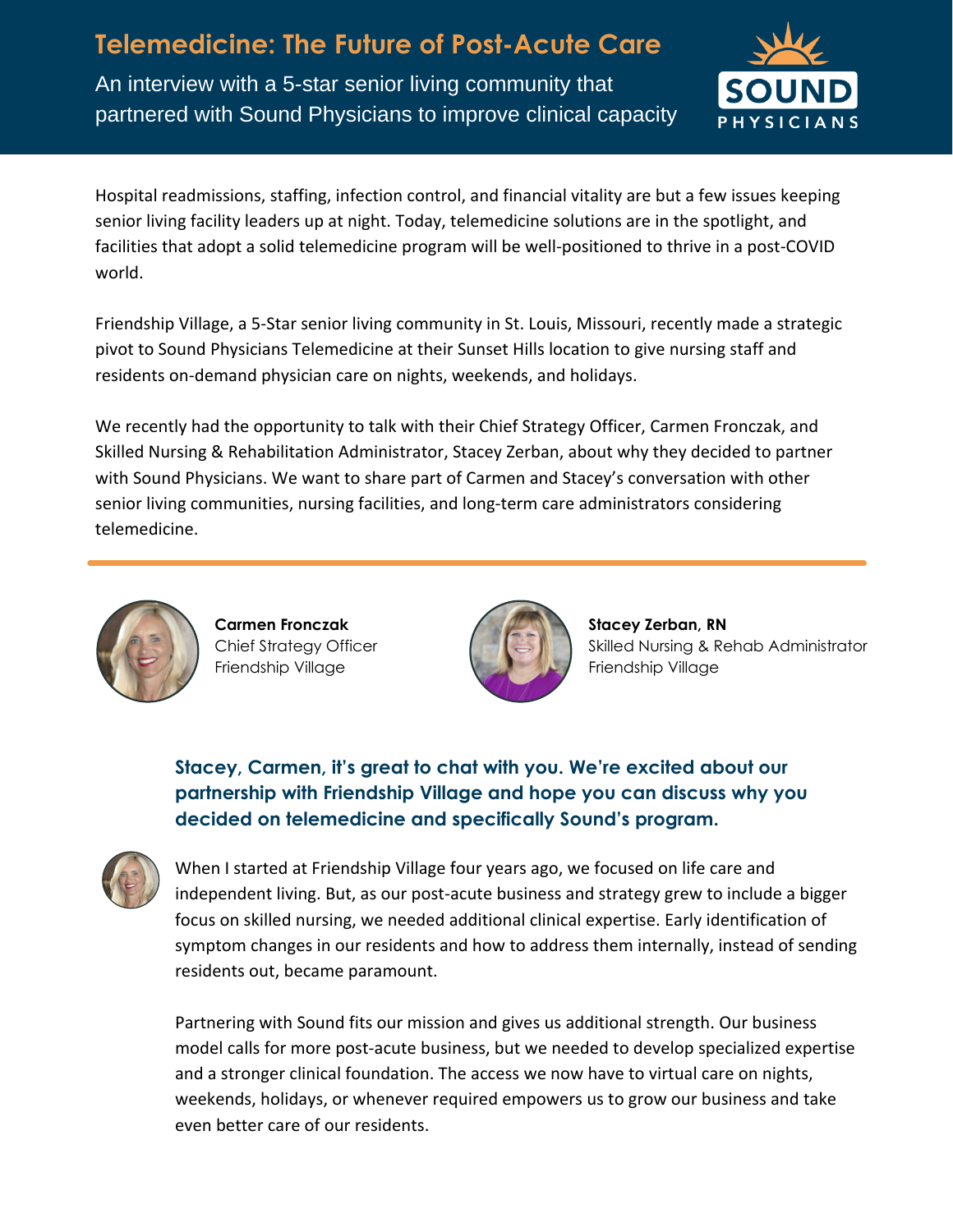## **What were you looking for in a Telemedicine Partner?**



One of the reasons Sound Telemedicine was a match for us is that most other telemedicine programs only manage select portions of our resident populations. This is a big obstacle because our facility draws from a wide assortment of hospitals and payer sources. Our nurses need a simple one-stop solution. Like one-stop shopping, right? You do not want to have to call three different sources to take care of three different patients.

The complexity of an emergency, special need, or late-night issue is compounded by relying on multiple partners and poses a risk to expedited care. Sound's solution is seamless, and when my nurses see a change in a resident's condition, they can now quickly pick up their iPad and their stethoscope, hit the Sound button, and a physician is there to take care of any of our patients.

Nurse "Buy-in" is also critical, and our staff saw immediate benefits in their first user experiences. The quick response time and the physician of engagement are great.



The program also gives our medical director and attending physicians support. Also, the fact Sound does a lot more than just changes of condition differentiates you. Yes, much of our work entails changes in our residents' conditions, but Sound can also help us with things like admissions and lab work. Of course, we are excited about using cloud-based technology and iPads to deliver care, but what really makes the program is the on-demand access to highly engaged hospitalists who can meet our residents' specific needs.

## **How did hospital admissions and readmissions factor into your decision?**



We are measured so much on returning people to the hospital, something we try to avoid. Admissions and readmissions are very costly, emotionally draining, and time-consuming for residents and their families.

Sound has a reputation and track record for helping reduce unnecessary readmissions. As one of the top-rated facilities in the area, we continuously focus on keeping our residents safely in place. Now that we have on-demand care from hospitalists with the specific skills to treat acute episodes, we expect to see positive trends and results.